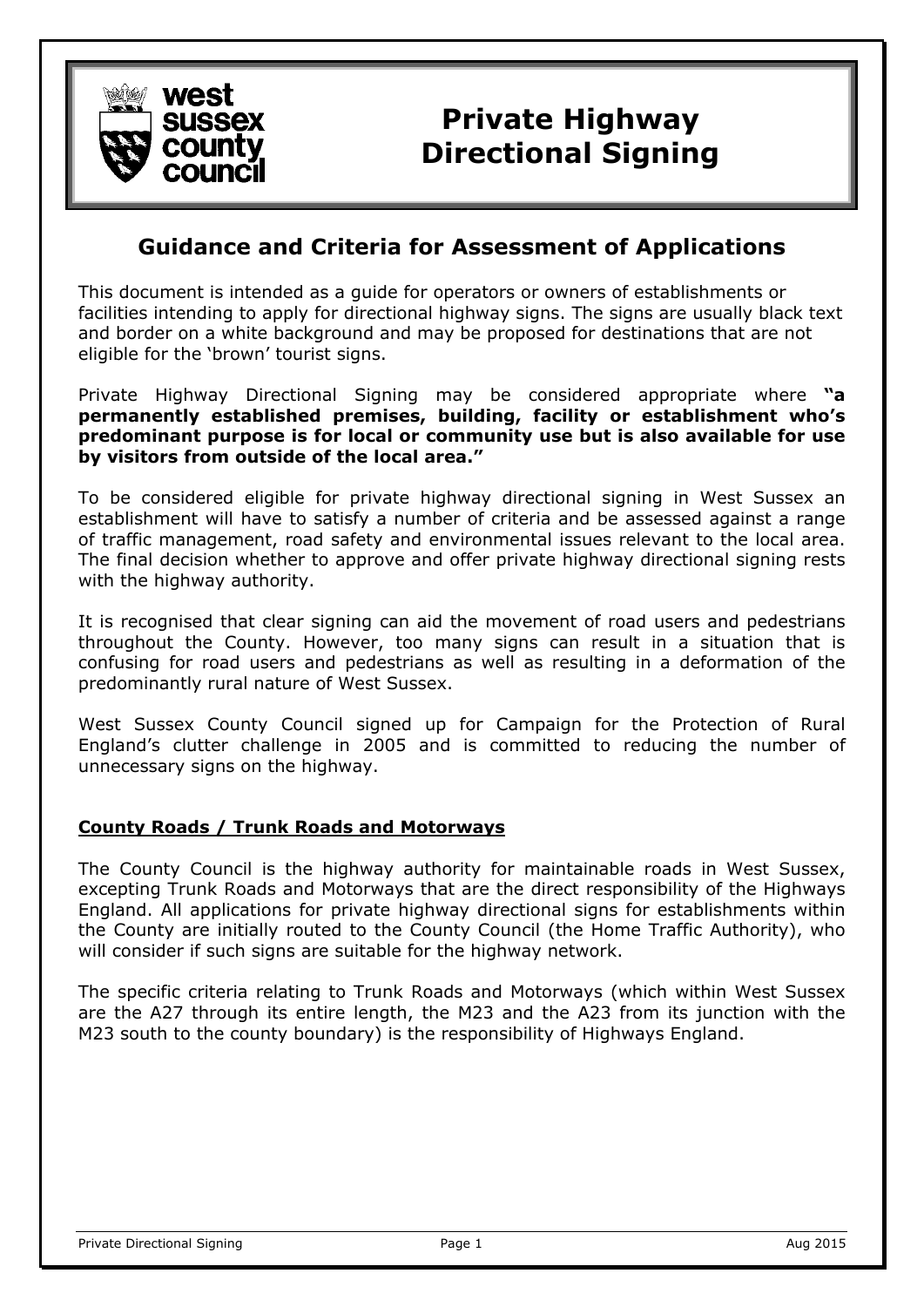### **Criteria Applicable to All Applicants**

#### **General**

Signs will only be provided on the grounds of directing the travelling public to eligible establishments and to safely direct traffic where the foregoing town/village signage ceases to adequately direct.

Applications for signs will be considered on the need to provide clear directional information to road users and not on the advertising or promotional benefits to the applicant or establishment. Electronic media can be used to obtain directions and site location information, i.e. the destination's own website, mapping websites, social media and satellite navigation.

The principles of signing on the highway are governed by regulations issued by the Department for Transport and are set out in the Traffic Signs Regulations and General Directions 2016 and the Traffic Signs Manual.

#### **Signing**

The use of generic signing indicating types of establishments shall be preferred wherever possible, with symbols used rather than worded legends wherever practicable. Examples of generic worded legends are 'Community Centre', 'Library' and 'Church'.

Where individually named signs are permitted the maximum permitted legend for each destination shall be 26 characters (including spaces).

Where sites are multi-functional, only the primary function shall be signed either generically or individually.

The size of the characters and therefore the overall size of the sign are generally governed by the regulations but shall ultimately be determined by the Highway Authority with due consideration to the location and environment

Only the minimum number of signs required to give adequate directional information shall be proposed.

A maximum of six individual destinations would normally be allowable on any one sign or at any one location in order that the destination legends can be assimilated by the moving road user. This number may be reduced if the amount of existing directional signing is considered to have reached a maximum).

In general, signing will only be permitted no further than from the nearest A or B class road, or in the urban situation from the nearest main through route in that particular area. Usually a maximum-signed distance of 3 miles from the establishment will apply. When the city, town or village in which the establishment is located is adequately signed on normal (non-Trunk) direction signs, then private directional signs indicating the individual establishment will not normally be provided outside of that settlement covered by the city, town or village nameplates.

Exceptions may be considered where, in predominately rural areas, the public may not necessarily associate that those facilities are available within the town or village situated off the local through route.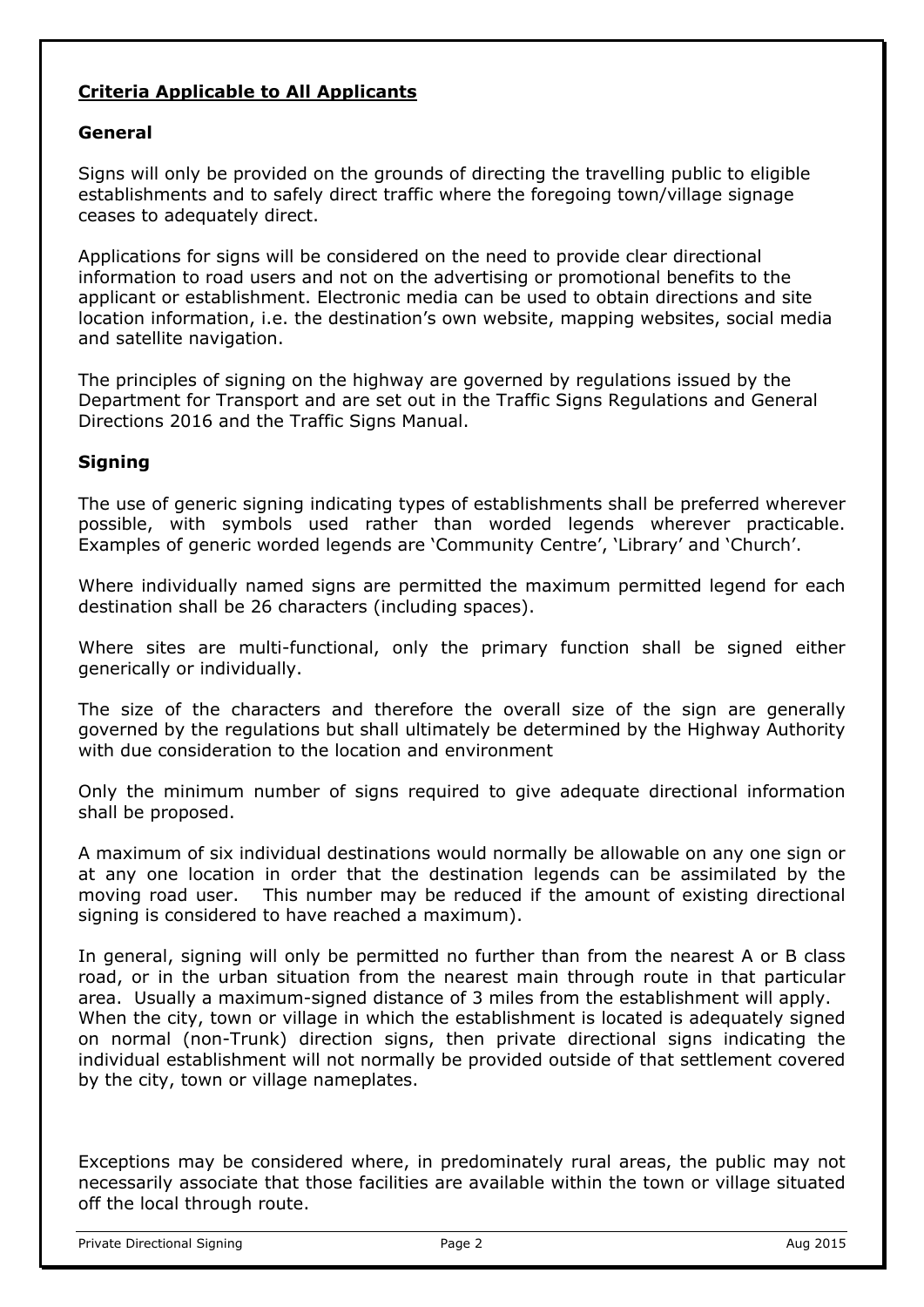Where establishments lie on a through route they will not normally be signed individually unless the entrance or the establishment is not readily apparent to the road user.

To prevent an unnecessary proliferation of signs, where a number of facilities requesting signing are in close proximity, priority of signing will be given on the basis of:

- The number of likely visitors from outside of the area
- The number of likely local visitors

#### **Practical Assessment**

When further assessing an application, which may satisfy the foregoing criteria, practical consideration will also need to be given to the following:

- Road safety and/or traffic management considerations will take priority when considering the overall signing at a particular location.
- The number of existing destinations signed at a particular junction must be taken into account together with the number of similar establishments or facilities in the local area.
- Where there is a possibility that other similar local establishment may apply for or become eligible to apply for signs then it is unlikely that individual establishments will be specifically named on signs.
- It may be appropriate to remove, amend, replace or otherwise alter an existing sign assembly, including other directional signs, in order to accommodate the provision of additional establishments. The applicant will be expected to meet all costs in such a case.
- Where the Highway Authority receives separate applications that relate to a number of establishments in the same area then it is likely that a scheme combining the requests on joint signs will be recommended. This includes replacing existing directional signs with combined signs in preference to additional signs to the existing assembly if practicable.
- Where the provision of signs is considered appropriate then continuity between the furthest sign from the signed destination and the destination itself must be maintained. In some cases this requirement will be a limiting factor on the number of signs and the distance from the destination where signing can commence.
- The road layout in the general area such as one-way systems, other regulatory or physical restrictions and preferred routes will all be contributory factors in the assessment of each application.

In areas where there are potentially large numbers of facilities a review of the existing and potential signing requirements will be undertaken to ensure that a fair and controlled approach to highway signing in such areas can be maintained.

#### **Specific Criteria for each type of establishment**

The criteria for assessment of each type of establishment are set out below. 'Outside of the local area' can be considered as those travelling from outside of a 5 mile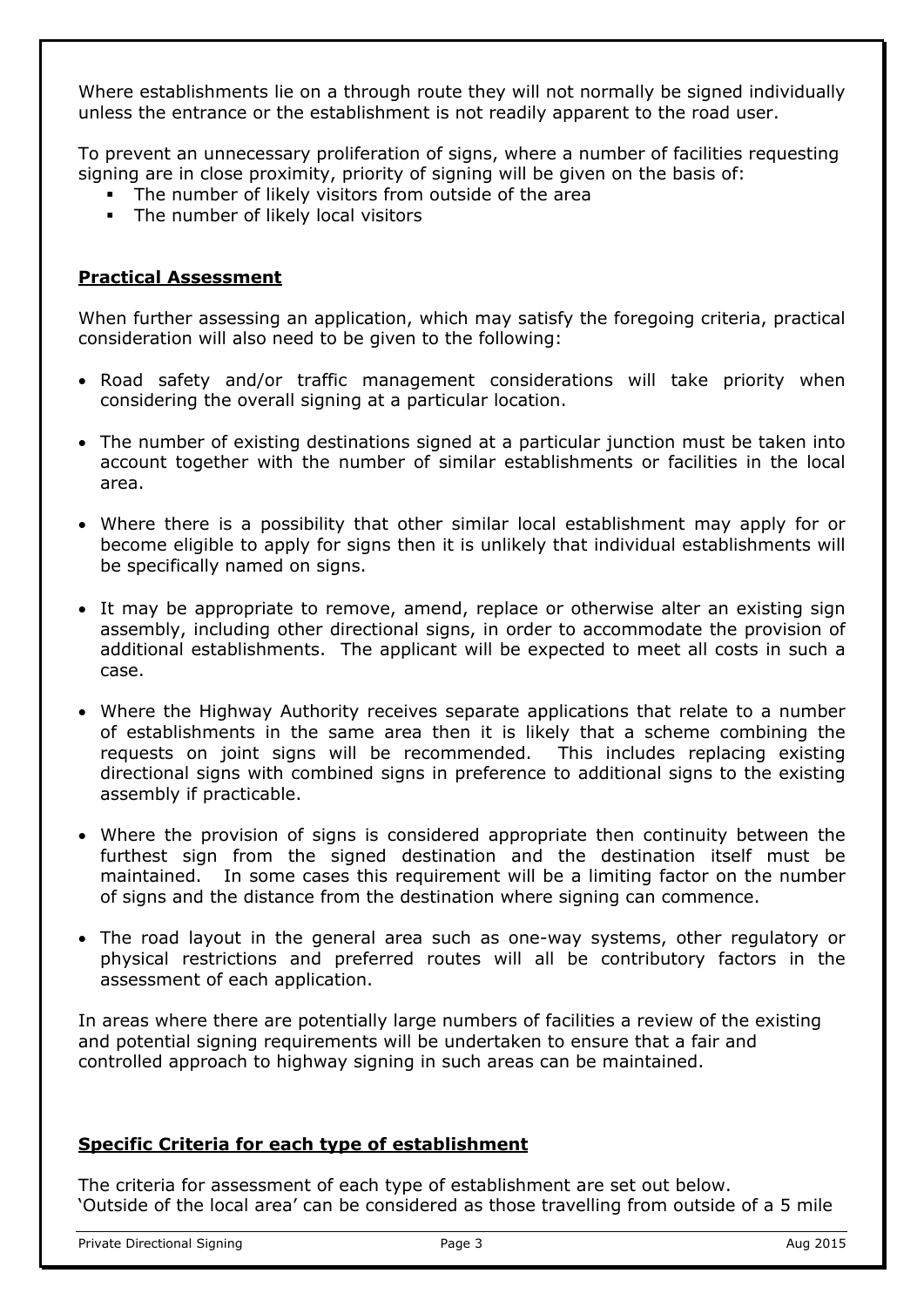radius of the establishment.

#### **Churches/Places of Worship**

Signs may be considered where the place of worship is located away from well-signed routes. The destination should be regularly attended by a substantial number of people unfamiliar with the area on a regular basis for weddings, christenings and funerals.

#### **Community centres, Village halls**

The applicant must demonstrate that the facility attracts substantial numbers of visitors from outside of the local area on a regular basis. Information of types of function and approximate attendance will be required.

#### **Industrial Estates & Business Parks**

Signing for individual businesses / units within the Estates will not be considered unless there is a recognised benefit to do so on traffic management grounds for community orientated destinations.

Road / sector / area signing within the estates would normally be provided by the estate management company in conjunction with the relevant District / Borough Council.

#### **Schools**

Signing will not normally be considered, as the opportunity exists to provide adequate directional information to parents and pupils prior to enrolment.

Exceptions may be made for large secondary schools or colleges, or where additional facilities (community halls, adult education, Children & family centres etc.) that regularly attract a significant number of visitors from outside of the local area.

#### **Sporting Venues**

The venue should hold regular fixtures during an established season attended by visitors from outside the local area.

#### **Nursing/Care homes**

Signing will not normally be considered, as the opportunity exists to provide adequate directional information to clients prior to admittance. Exceptions may be considered for NHS affiliated establishments & Hospices.

#### **Medical surgeries/clinics**

Signing will not normally be considered, as the opportunity exists to provide adequate directional information to patients prior to attendance. Exceptions may be made where the facility provides out of hours emergency treatment, covers a wide patient area or is located in a predominantly rural location.

#### **Retail**

Under no circumstances will individual shops be named on signs.

Groups of shops may be included on generic signing for by-passed communities. Local shopping parades are not normally considered eligible for signing as by their nature they provide a service predominantly to the local community.

Large purpose built retail outlets, such as superstores and retail parks are usually catered for under existing local direction signing, and new applications are currently controlled to limit the number of signs on the basis of local road safety / traffic management needs.

#### **Children & family centres**

Signing will be considered where the establishment is not co-located with another establishment.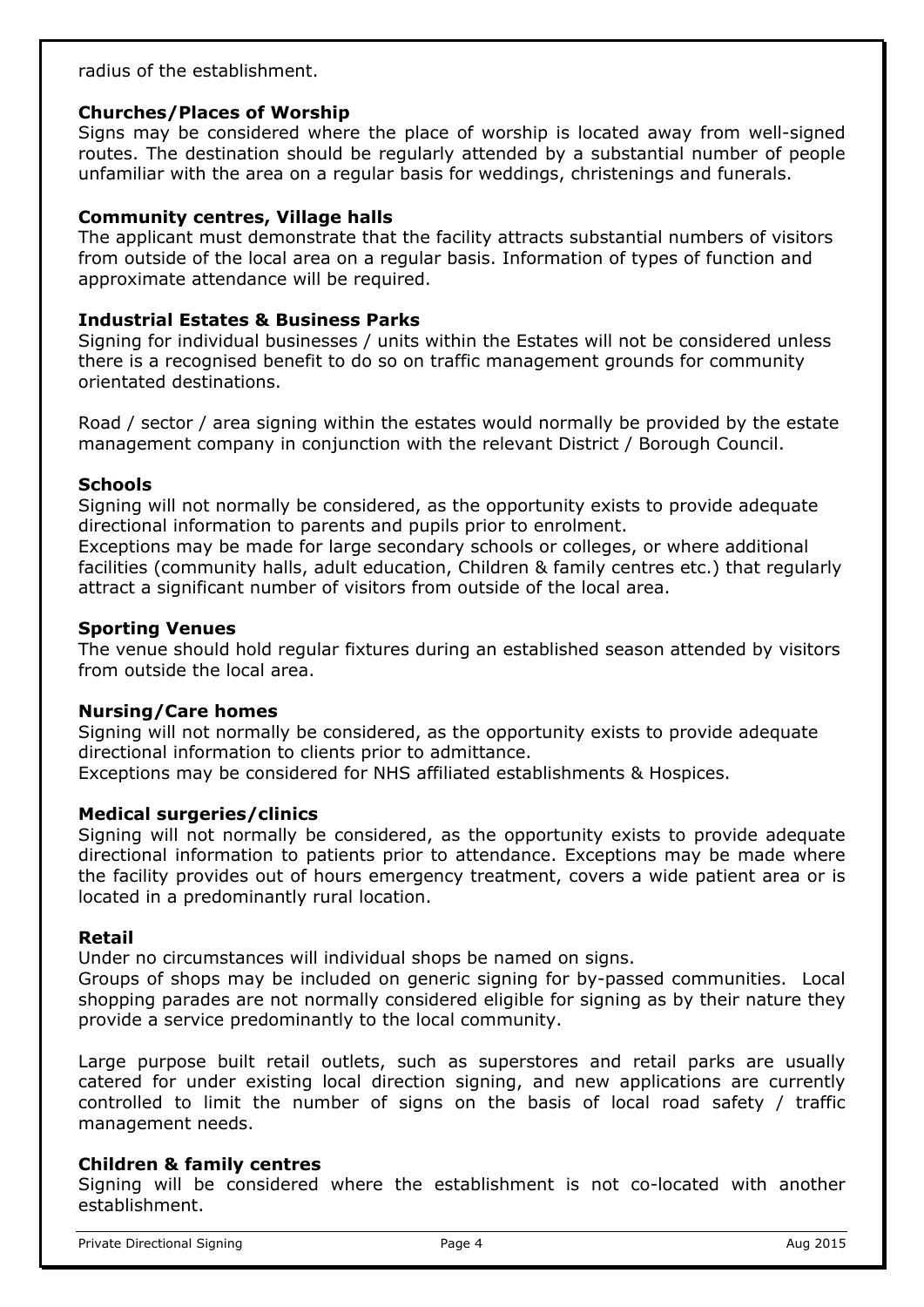#### **Others**

For information on establishments not specifically listed above please contact West Sussex County Council for advice.

#### **Costs for proposal, installation and maintenance of Signs:**

The County Council does not have the facility to design and install private directional signing on behalf of an applicant. Applicants will be required to commission a company to design a sign proposal that is compliant with the Traffic Signs Regulations and General Directions 2016 and Chapter 7 Traffic Signs Manual 2013. The contractor will require £10 million public liability insurance and appropriate New Roads and Street Works 1991 accreditation in order to install the equipment on the highway.

**PLEASE NOTE** – All new signs should be stand alone or fixed to existing street furniture. The County Council will not accept changes/amendments to large Advance Direction Signs.

Upon satisfactory completion of the installation the signs shall come under the control of the appropriate Highway Authority, who may move, alter or otherwise change the sign faces and/or locations as may be considered appropriate.

All costs connected with the maintenance of approved signs shall be borne by the Applicant.

Applicants shall inform the County Council as soon as possible in writing should the available facilities indicated at the time of application change or be discontinued, or if the destination signed closes. The costs of any works for amendment or removal of signs shall be borne by the Applicant.

Should the standard or availability of facilities provided by the operator become the subject of complaints, which are not resolved to the satisfaction of the Highway Authority, then the signs may be removed from the highway until such complaints are resolved. All costs incurred in any such removal and/or subsequent replacement shall be borne by the site operator.

#### **Insurance:**

The Applicant is advised to have the replacement of the signs due to theft, vandalism or accidental damage included as an item on business insurance.

#### **Non works costs:**

The non-refundable fee for policy assessment and consideration for Private Signing is: -

£311.15 administration and policy assessment